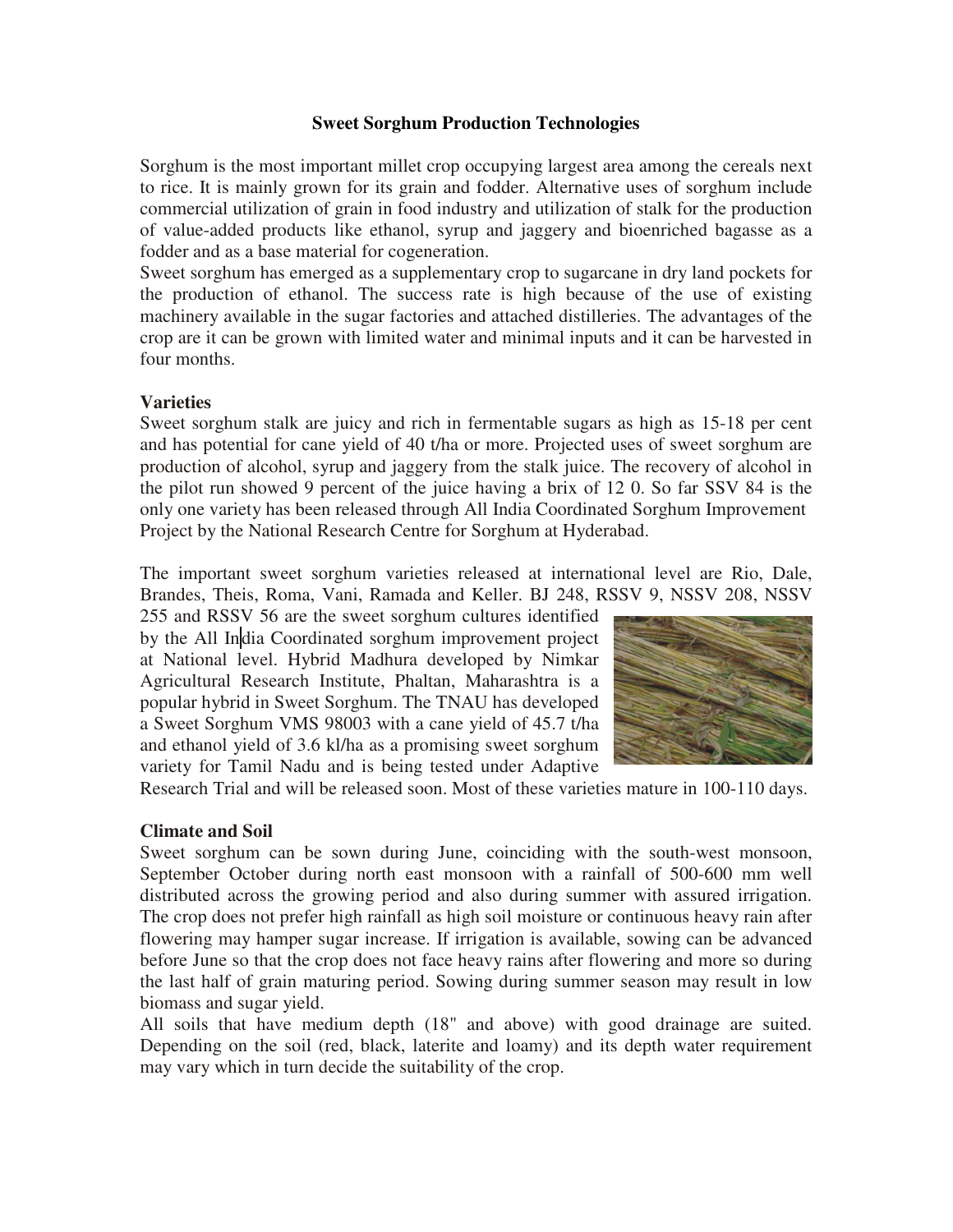#### **Seeds and Sowing**

For better productivity the optimum spacing should be 45 cm x 15 cm with a seed rate of 10 kg/ha. 2gm/kg of seed. Treat the seeds with 2% KH2PO4 for 6 hours as pre sowing treatment under rainfed condition. Before sowing, treat the seeds with azospirillum @ 600 gm/ha.

Sowing can be done on ridges and furrows at a spacing of 45 cm between rows and 15 cm within rows. Three to four seeds are dibbled in each hill/planting hole and the seedlings are to be eventually thinned to one per hill. If a planter is used, then the existing seed rate can be further reduced.

The sowing of the crop is to be adjusted so that the flowering should not be coincide with rains.

#### **Irrigation and Nutrient management**

Irrigation should be based on available soil moisture, which depends on the type of soil and the rainfall distribution. Minimum of 6 to 7 irrigations are required with an interval of  $7 - 10$  days.

Recommended dose of fertilizer for soils with normal fertility level is 120 kg nitrogen, 40kg phosphorus and 40 kg potassium. Half of N and whole of P and K are applied as basal. Remaining N is to be top-dressed during 25-30



days after germination, following weeding and inter cultivation.

#### **Weed management**

Atrazine @ 0.2 kg ai/ha can be applied as pre emergence herbicide at 3 days after sowing followed by hand weeding at 45 days after sowing.

#### **Pest management**

Major pests are sorghum shootfly and stem borer. Shoot fly attacks soon after germination up to 30 days. Stem borer incidence may be at a later stage and continues up to maturity. Shootfly attack is noted by deadhearts in seedlings and heavy tillering in affected plants later. Shoot fly is controlled with the application of Carbofuran 2G @ 8-10 kg ha-1 during planting either along the furrow (in furrow sowing) or in a shallow furrows cut on the ridge (in ridge planting). The same insecticide could be applied in leaf whorls (2-3 granules/whorl) based on the foliar injury symptoms, to prevent stem borer tunneling.



# **Disease management**

#### **Downy mildew**

Seed treatment with Metalaxyl at 4 g/kg of seed. Rogue out infected plants upto 45 days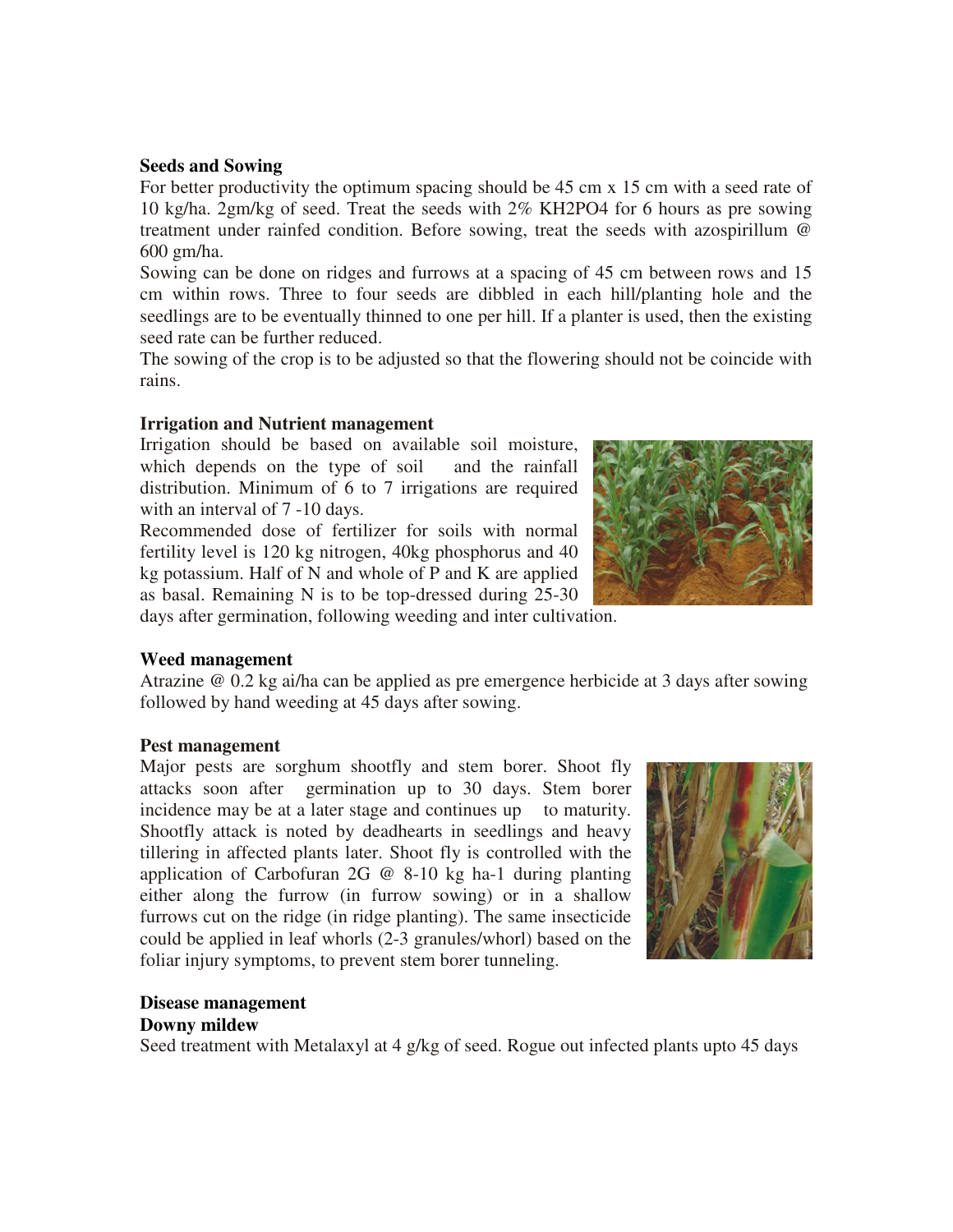after sowing and spray Metalaxyl 500g or Mancozeb 1kg or Ziram 1kg or Zineb 1 kg/ha. Spray Mancozeb 1250 g/ha after noticing the symptoms of foliar diseases, for both transplanted and direct sown crops.

### **Head Mould**

Spray any one of the following fungicides in case of intermittent rainfall during earhead emergence and a week later. Mancozeb 1 kg/ha, Zineb 1 kg/ha, Captan 1 kg/ha + Aureofungin sol 100 g/ha.

## **Sugary disease**

Sowing period to be adjusted so as to prevent heading during rainy season and severe winter. Spray any one of the following fungicide at emergence of earheads (5 10 %) flowering stage) followed by a spray at 50% flowering and repeat the spray after a week if necessary. Ziram 1 kg/ha, Mancozeb 1 kg/ha, Zineb 1 kg/ha.

#### **Rust**

Spray Mancozeb at 1 kg/ha when the disease reached grade 3. Repeat fungicidal application after 10 days.

## **Harvest**

The earhead should be harvested at physiological maturity and sun dried for removing excess moisture in the grain. The green cane should be cut at the ground level and sent to the mill for crushing at the earliest as the sugar content decrease in progression with time. In any case it should be crushed before 48 hrs failing which sugar content will be drastically reduced.



# **For Seeds Please contact**

**Varity SSV 84** Department of Millets Centre for Plant Breeding & Genetics, Tamil Nadu Agricultural University, Coimbatore - 3.

National Research Centre for Sorghum, Rajendra Nagar, Hyderabad - 500 030.

M/s. Bannari Amman Sugars Ltd., 252, Mettupalayam Road, Coimbatore - 43.

M/s. S.V. Sugar Mills Ltd., Palayaseevaram - 631 606, Kanchipuram Dt.

M/s. Sakthi Sugars Ltd., Jothi Nagar, Padamathur - 630 561, Sivagangai Dt.

M/s. Mohan Breveries & Distilleries Ltd., 158, Anna Salai, Chennai - 600 002.

# **Madura Hybrid**

Nimkar Agricultural Research Institute Post Box : 44, Phaltan - 415 523. Maharashtra.